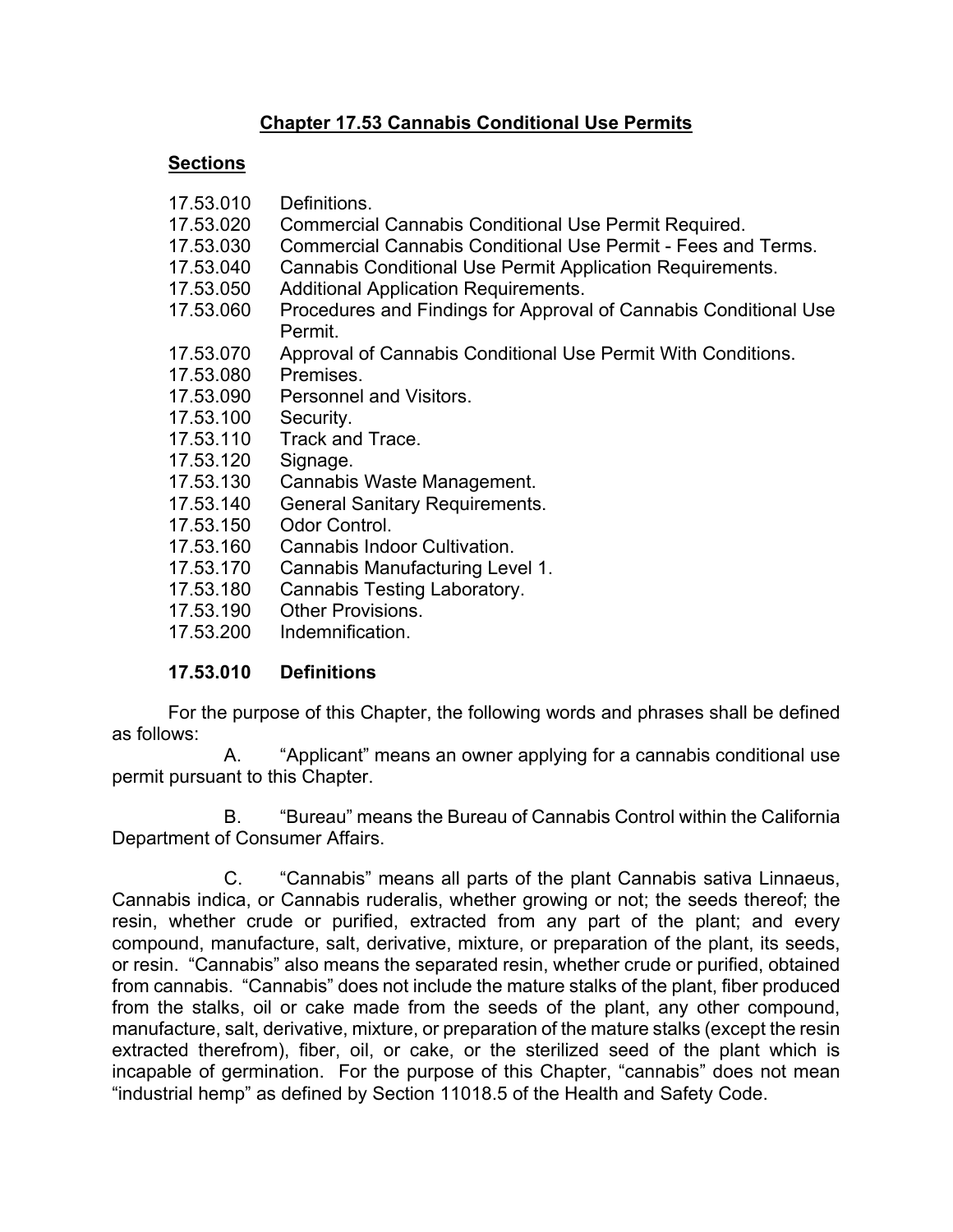D. "Cannabis business" means a cultivation facility, manufacturing facility, or a testing laboratory facility.

E. "Cannabis products" has the same meaning as in Section 11018.1 of the Health and Safety Code.

F. "Canopy space" means the designated areas at a cultivation facility that will contain mature plants at any point in time.

- G. "City" means the City of Banning.
- H. "City Manager" means the City Manager or his/her designee.

I. "Convicted" or "conviction" means a plea or verdict of guilty or a conviction following a plea of nolo contendere was entered, but does not include any plea, verdict, or conviction that is expunged pursuant to California law or a similar federal or state law where the expungement was granted.

J. "Commercial cannabis activity" includes the cultivation, possession, manufacture, distribution, processing, storing, laboratory testing, packaging, labeling, transportation, delivery or sale of cannabis and cannabis products, or engaging in any other cannabis activity that requires a State license issued by a licensing authority.

K. "Cultivation" means any activity involving the planting, growing, harvesting, drying, curing, grading, or trimming of cannabis.

L. "Cultivation facility" means a location where cannabis is planted, grown, harvested, dried, cured, graded, or trimmed, or a location where any combination of those activities occurs.

M. "Extraction" means a process by which cannabinoids are separated from cannabis plant material through chemical or physical means.

N. "Financial interest" shall have the meaning set forth in Section 5004 of Title 16 of the California Code of Regulations, as the same may be amended from time to time.

O. "Indoors" means within a fully enclosed and secure structure.

P. "Infusion" means a process by which cannabis, cannabinoids, or cannabis concentrates, are directly incorporated into a product formulation to produce a cannabis product.

Q. "Licensing authority" means the Bureau of Cannabis Control; CalCannabis Cultivation Licensing, a division of the California Department of Food and Agriculture (CDFA); the California Department of Public Health's Manufactured Cannabis Safety Branch; or any other State cannabis licensing authority.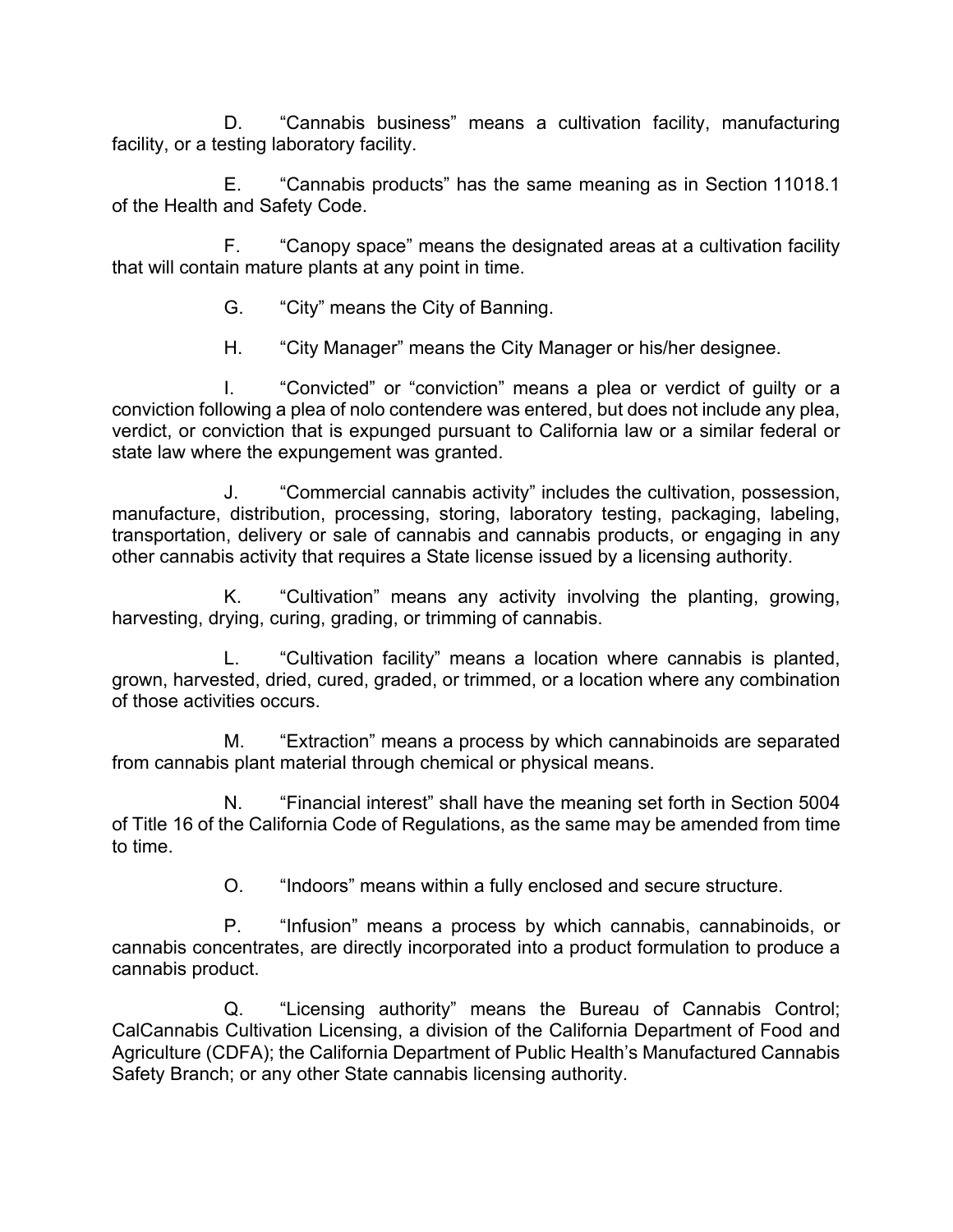R. "Manufacture" means to compound, blend, extract, infuse, or otherwise make or prepare a cannabis product.

S. "Manufacturing facility" means a location that conducts the production, preparation, propagation, or compounding of cannabis or cannabis products either directly or indirectly or by extraction methods, or independently by means of chemical synthesis, or by a combination of extraction and chemical synthesis at a fixed location that packages or repackages cannabis or cannabis products or labels or relabels its container.

T. "MAUCRSA" means the Medicinal and Adult-Use Cannabis Regulation and Safety Act.

U. "Outdoors" means any area or location not specifically meeting the definition of indoors.

V. "Owner" means any of the following:

1. A person with an aggregate ownership interest of 20 percent or more in the person applying for a permit or a permittee, unless the interest is solely a security, lien, or encumbrance.

2. The chief executive officer of a nonprofit or other entity.

3. A member of the board of directors of a nonprofit.

4. An individual who will be participating in the direction, control, or management of the person applying for a permit. An owner who is an individual participating in the direction, control, or management of the commercial cannabis business includes any of the following:

a) A partner of a cannabis business that is organized as a partnership.

b) A member of a limited liability company of a cannabis business that is organized as a limited liability company.

c) An officer or director of a cannabis business that is organized as a corporation.

W. "Nonvolatile solvent" means any solvent used in the extraction process that is not a volatile solvent. For purposes of this Chapter only, nonvolatile solvents include carbon dioxide and ethanol.

X. "Package" means any container or receptacle used for holding cannabis or cannabis products.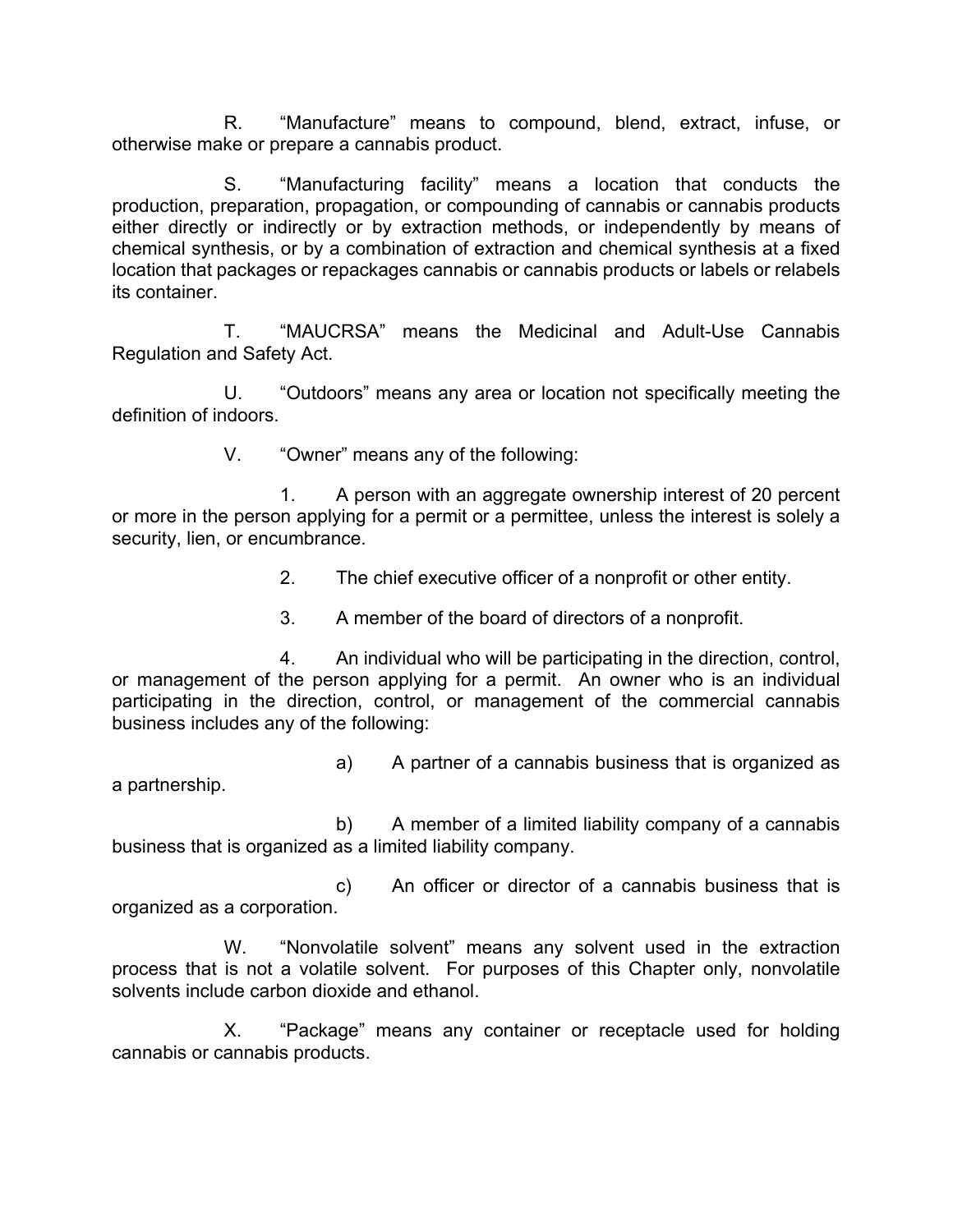Y. "Permit" means a cannabis conditional use permit issued pursuant to this Chapter.

Z. "Permittee" means any person holding a cannabis conditional use permit under this Chapter.

AA. "Person" includes any individual, firm, partnership, joint venture, association, corporation, Limited Liability Company, estate, trust, business trust, receiver, syndicate, or any other group or combination acting as a unit, and the plural as well as the singular.

BB. "Premises" means the designated structure or structures and land specified in the application that is owned, leased, or otherwise held under the control of the applicant where the cannabis business will be conducted.

CC. "Significant discrepancy" means a difference in actual inventory compared to records pertaining to inventory of at least one thousand dollars (\$1,000). For purposes of determining a discrepancy, the acquisition price of the cannabis goods shall be used to determine the value of cannabis goods in a permittee's inventory.

DD. "Testing laboratory" means a laboratory, facility, or entity in the City that offers or performs tests of cannabis or cannabis products and that is both of the following:

1. Accredited by an accrediting body that is independent from all other persons involved in commercial cannabis activity in the State.

2. Licensed by the Bureau.

EE. "Volatile solvent" means any solvent that is or produces a flammable gas or vapor that, when present in the air in sufficient quantities, will create explosive or ignitable mixtures. Examples of volatile solvents include, but are not limited to, butane, hexane, and propane.

#### **17.53.020 Commercial Cannabis Conditional Use Permit Required.**

A. Except as expressly authorized pursuant to this Title (Title 17, Zoning), all commercial cannabis activity is prohibited in the City.

B. Prior to initiating operations and as a continuing requisite to operating a cannabis business, the person(s) wishing to operate a cannabis business shall:

1. Obtain and maintain a validly issued cannabis conditional use permit approved by the City Council after recommendation by the Planning Commission, and comply with all conditions of approval.

2. Obtain and maintain a State license to engage in the specific cannabis business being operated on the premises.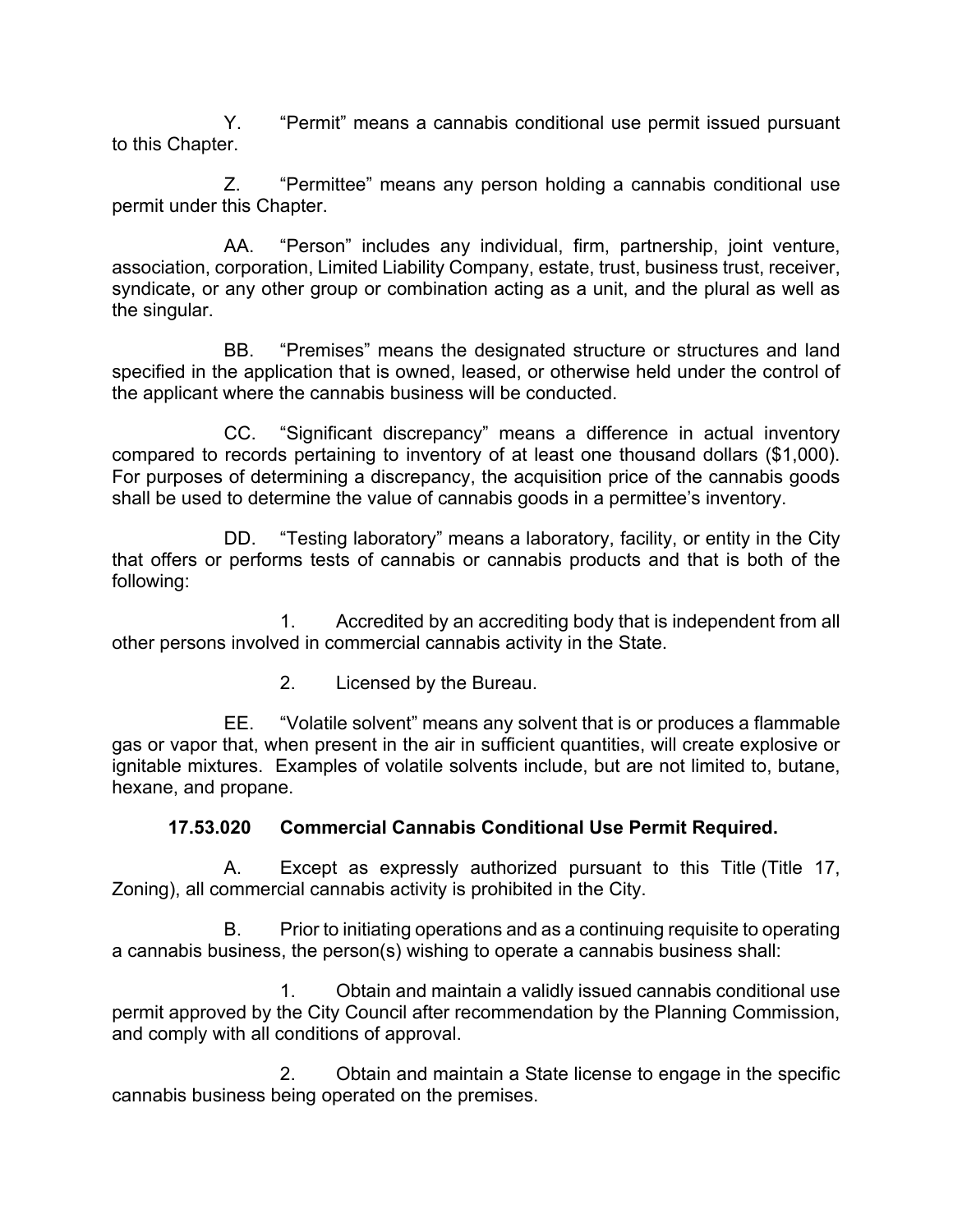3. Obtain and maintain a cannabis regulatory permit as required by Chapter 5.35 of this Code.

4. Obtain and maintain a business license or any other license or permit required by this Code.

#### **17.53.030 Commercial Cannabis Conditional Use Permit - Application Fees and Terms.**

A. No cannabis conditional use permit application shall be processed unless the applicant pays the application fee deposit in the amount to be established by resolution of the City Council. No cannabis conditional use permit shall be issued unless the applicant pays the nonrefundable permit fee in the amounts to be established by resolution of the City Council.

B. No cannabis conditional use permit shall be issued if the applicant has an ownership or other direct financial interest in any other commercial cannabis business operating in the City.

### **17.53.040 Cannabis Conditional Use Permit Application Requirements.**

An applicant shall file the following information with the City at the time of application for a cannabis conditional use permit:

A. A completed cannabis conditional use permit application, together with the application fee in an amount to be established by resolution of the City Council.

B. Proof of a cannabis regulatory permit jointly approved by the City Manager and Chief of Police. The owner identified on the cannabis conditional use permit application shall be same owner as listed on the cannabis regulatory permit issued pursuant to Chapter 5.35.

C. An operating plan for the proposed cannabis business that includes:

1. A general description of the types of products and/or services to be provided by the cannabis business;

2. A site plan, drawn to scale and professionally prepared by a licensed civil engineer or architect, of the parcel of property on which the proposed cannabis business will be located. The site plan shall include the outline of all structures, driveways, parking and landscape areas, and boundaries of the parcel.

3. A floor plan, drawn to scale and professionally prepared by a licensed civil engineer or architect, designating all interior dimensions of the premises, the proposed use of all spaces, identification of limited access areas, areas of ingress and egress, and all security camera locations.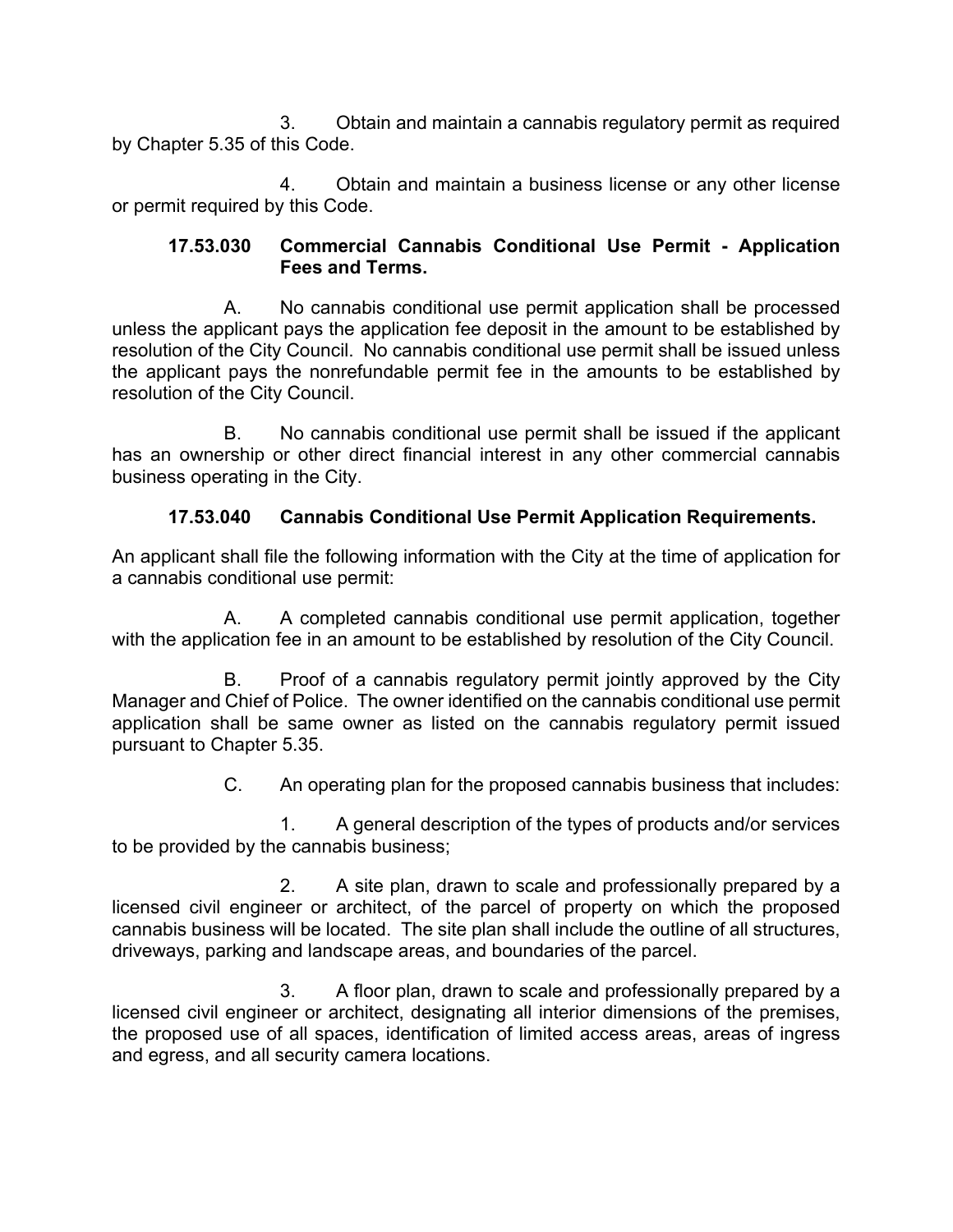4. An evaluation of accessibility by the physically disabled to and within the building and identification of any planned accessibility improvements to comply with all state and federal disability access laws, including, but not limited to, Title 24 of the California Code of Regulations and the Americans with Disabilities Act. The evaluation must be professionally prepared by a licensed civil engineer or architect.

5. A business plan describing how the cannabis business will operate in accordance with the Banning Municipal Code, state law, and other applicable regulations. The business plan must include plans for cash handling and transportation of cannabis and cannabis products to and from the premises.

6. Water source information.

7. Projected energy demand and energy efficiency plan that addresses illumination, heating, cooling, and ventilation. The applicant shall also provide a letter from the Banning Municipal Electric Company stating that the Banning Municipal Electric Company can meet the cannabis business' energy demand.

8. A list of all owners, employees, independent contractors, and volunteers.

D. Neighborhood Context Map. An accurate straight-line drawing depicting the boundaries of the premises, the boundaries of all other properties within 600 feet of the premises, and the uses of those properties, specifically including, but not limited to, any use identified in Business and Professions Code section 26054(b), any park, and any residentially zoned parcel located within 600 feet of the premises. The map must be professionally prepared by a licensed civil engineer or architect.

E. Security plan. A detailed security plan outlining the measures that will be taken to ensure the safety of persons and property on the premises. The security plan must be prepared by a qualified professional.

F. Lighting Plan. A lighting plan showing existing and proposed exterior and interior lighting levels that would be the minimum necessary to provide adequate security lighting for the use.

G. The name, phone number, and email address of an on-site community relations representative or staff member or other representative to whom the City can provide notice if there are operating problems associated with the cannabis business or refer members of the public who may have complaints or concerns regarding the cannabis business. This information shall be available to neighboring businesses and residences located within one hundred feet of the cannabis business, as measured in a straight line without regard to intervening structures.

# **17.53.050 Additional Application Requirements.**

A. Each cannabis business shall obtain a separate conditional use permit.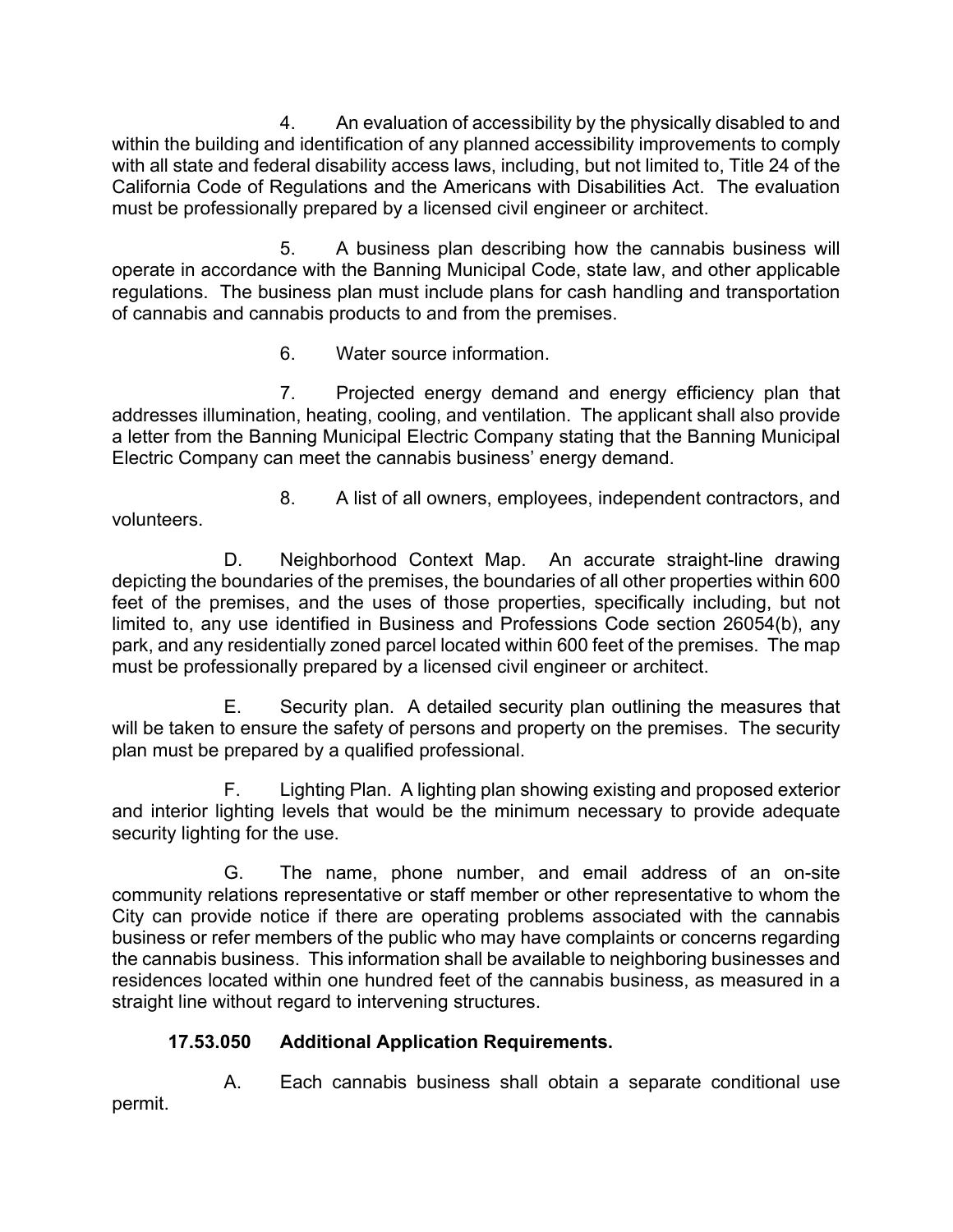B. The applicant shall submit proof that the applicant is, or will be, entitled to possession of the premises for which application is made.

C. The applicant shall submit proof of the nature of the cannabis business's organizational status, such as articles of incorporation, by-laws, partnership agreements, and other documentation which may be required by the City.

#### **17.53.060 Procedures and Findings for Approval of Cannabis Conditional Use Permit.**

A. A cannabis conditional use permit shall be processed in accordance with the procedures set forth in Chapter 17.52, Conditional Use Permits, with the following exceptions:

1. Any provision that requires the approval by the Planning Commission with appeal to the City Council shall be replaced with the requirement that the Planning Commission make a recommendation on the cannabis conditional use permit and that the approval of such permit shall be made by the City Council.

2. Sections 17.52.020 (Application procedures) and 17.52.080 (Modifications) shall not apply.

3. Any procedures pertaining to noticing and the setting of a public hearing before the Planning Commission shall also apply to the City Council.

B. An applicant for a cannabis conditional use permit shall comply with the California Environmental Quality Act ("CEQA"). No cannabis conditional use permit shall be granted until the requisite CEQA review has been conducted.

# **17.53.070 Approval of Cannabis Conditional Use Permit With Conditions**

A. Upon approval of a cannabis conditional use permit, the City Council may impose conditions in excess of the requirements set forth in this Chapter including, but not limited to, conditions relating to hours of operation, the operation of any cannabis business, restrictions relating to the deployment or use of the types of equipment used on the premises, and set back requirements.

B. The City may grant a cannabis conditional use permit prior to the applicant having obtained a state license from a licensing authority; however, no approved cannabis business may receive a certificate of occupancy nor operate in the City prior to possessing the requisite state and local licenses and permits.

C. All cannabis businesses must pay all applicable taxes pursuant to all federal, state, and local laws.

D. Cannabis businesses shall comply with all cannabis state laws and regulations.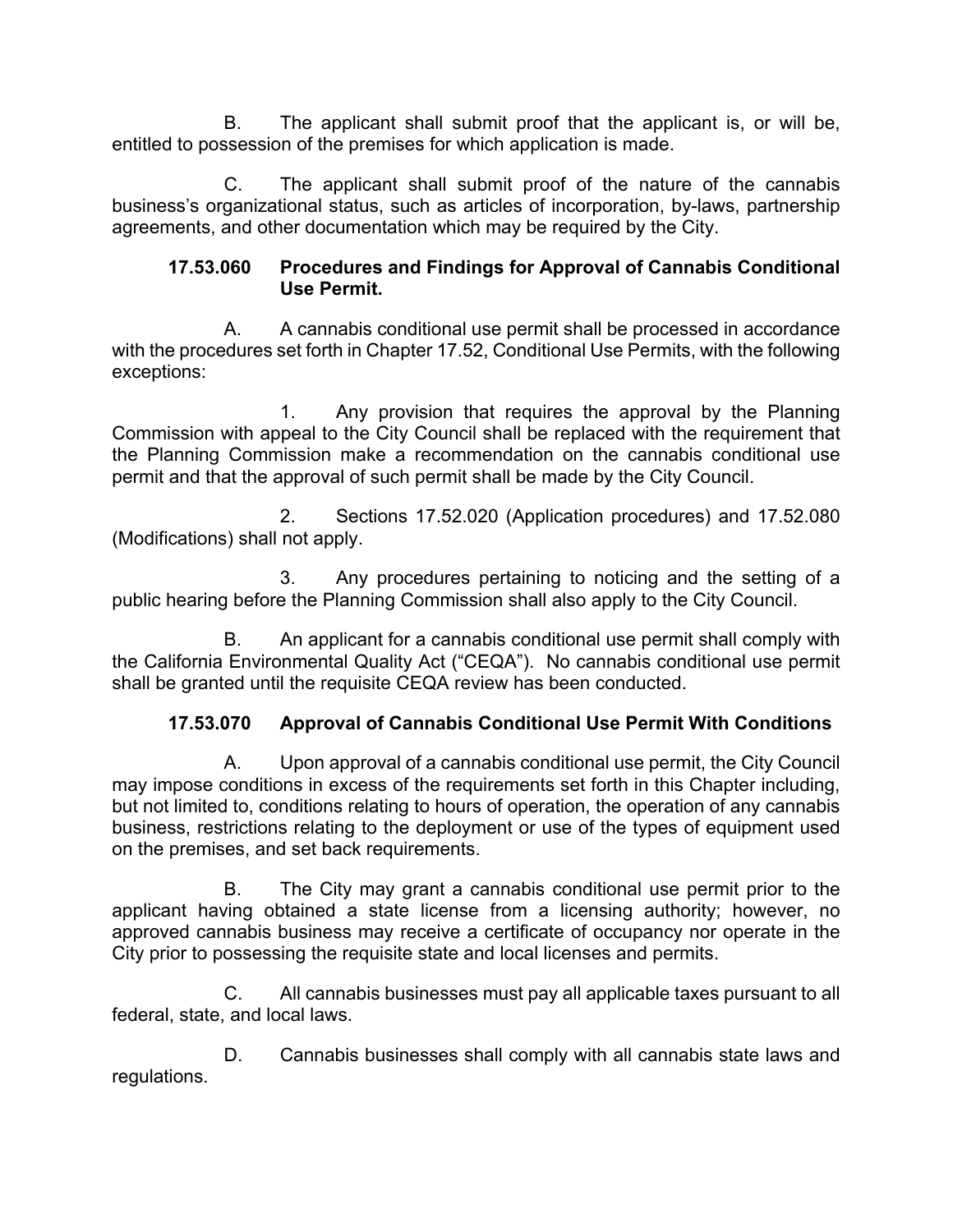#### **17.53.080 Premises.**

A. All cannabis businesses shall be conducted only in the interior of enclosed structures, facilities and buildings and all operations including the storage or cultivation of cannabis plants at any stage of growth shall not be visible from the exterior of any structure, facility, or building. There shall be no outdoor storage of any kind associated with the cannabis business.

B. No cannabis business shall be located within a 600 foot radius of any residentially zoned property, park, day care center, or youth center, or public or private school providing instruction in kindergarten or any of grades 1-12, that is in existence at the time the cannabis conditional use permit is issued. The 600-foot distance requirement does not include any private school in which education is primarily conducted in a private home or a family day care home. The distance specified in this subsection shall be the horizontal distance measured in a straight line without regard to intervening structures, from the property line of the lot on which the cannabis business is located to the nearest property line of those uses described in this subsection. Outdoor storage on the premises shall be prohibited.

C. Loading areas and loading docks shall be located on the side or rear of the lot, and shall be screened by solid, decorative walls.

D. Hours of operation shall be as approved with the Conditional Use Permit.

E. Cannabis businesses shall only be conducted on properties that are fully compliant with all Banning Municipal Code requirements, including required development standards such as parking, landscaping, etc.

F. Cannabis businesses located within the same building or on the same property shall each have a validly issued cannabis conditional use permit from the City.

G. All entrances into the premises shall be locked at all times with entry controlled by the permittee's managers and staff.

H. The main entrance shall be maintained clear of barriers, landscaping, and other obstructions. Inside of the main entrance, there shall be a lobby to receive persons into the site and to verify whether they are allowed on the premises.

I. All commercial cannabis activity in any premises shall be separated from the main entrance and lobby, and cannabis and cannabis products shall be secured by a lock accessible only to managers and staff of the permittee.

J. A permittee shall not, without an approved amendment to the cannabis conditional use permit, make a physical change, alteration, or modification of the premises that alters the premises or the use of the premises from the premises diagram filed with the permit application. Material or substantial changes, alterations or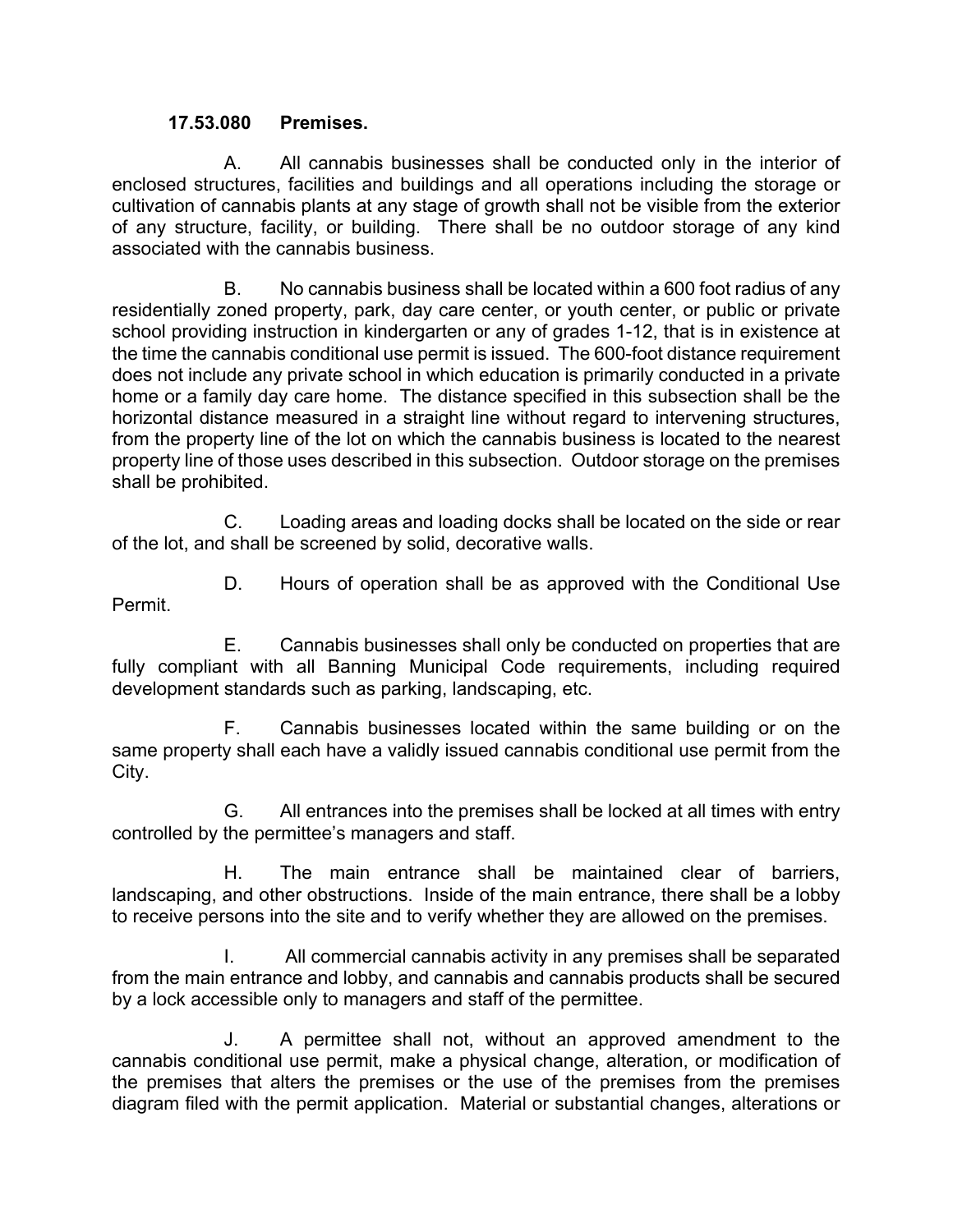modifications requiring approval include, but are not limited to, the removal, creation, or relocation of a common entryway, doorway, passage, or a means of public entry or exit, when such common entryway, doorway or passage alters or changes limited-access areas within the premises.

K. A permittee shall not sublet the premises.

L. Inspections. The City shall have the right to enter all cannabis businesses from time to time upon 24-hour's notice for the purpose of making reasonable inspections to observe and enforce compliance with this Chapter. Such inspections shall be limited to observing the licensed premises for purposes of determining whether the cannabis business is being operated or maintained in compliance with this Code, state law, and other applicable laws and regulations. Any cannabis business licensed pursuant to this Chapter may be required to demonstrate, upon demand by the City that the source and quantity of any cannabis or cannabis products found upon the licensed premises is in full compliance with any applicable local or state law or regulation.

# **17.53.090 Personnel and Visitors.**

A. All agents, officers, or other persons acting for or employed by a cannabis business shall display a laminated or plastic-coated identification badge issued by the cannabis business at all times while engaging in commercial cannabis activity. The identification badge shall, at a minimum, include the cannabis business's "doing business as" name and city business license number, the employee's first name, an employee number exclusively assigned to that employee for identification purposes, and a color photograph of the employee that clearly shows the full front of the employee's face and that is at least 1 inch in width and 1.5 inches in height.

B. Employees and Volunteers Age Requirement. A cannabis business shall not employ an individual less than twenty-one (21) years of age, nor may a cannabis business permit an individual less than twenty-one (21) years of age to volunteer at or be within the cannabis business.

C. Visitors. Cannabis businesses shall not be open to the general public. Any individual permitted to enter a limited access area who is not a person that has undergone a background check in accordance with Chapter 5.35 of this Code and is not listed on the premises' worker list shall be considered a visitor. Notwithstanding the foregoing, state and local employees, or their official designees, shall not be considered a visitor provided the individual is on the licensed premises for purposes of official government business.

1. Visitors Identification and Record Requirements. Prior to permitting a visitor into a limited access area, a cannabis business must check the individual's valid government issued identification. The visitor shall be required to sign the cannabis business's visitor log, which must include the individual's name, date of entry, and purpose for entry.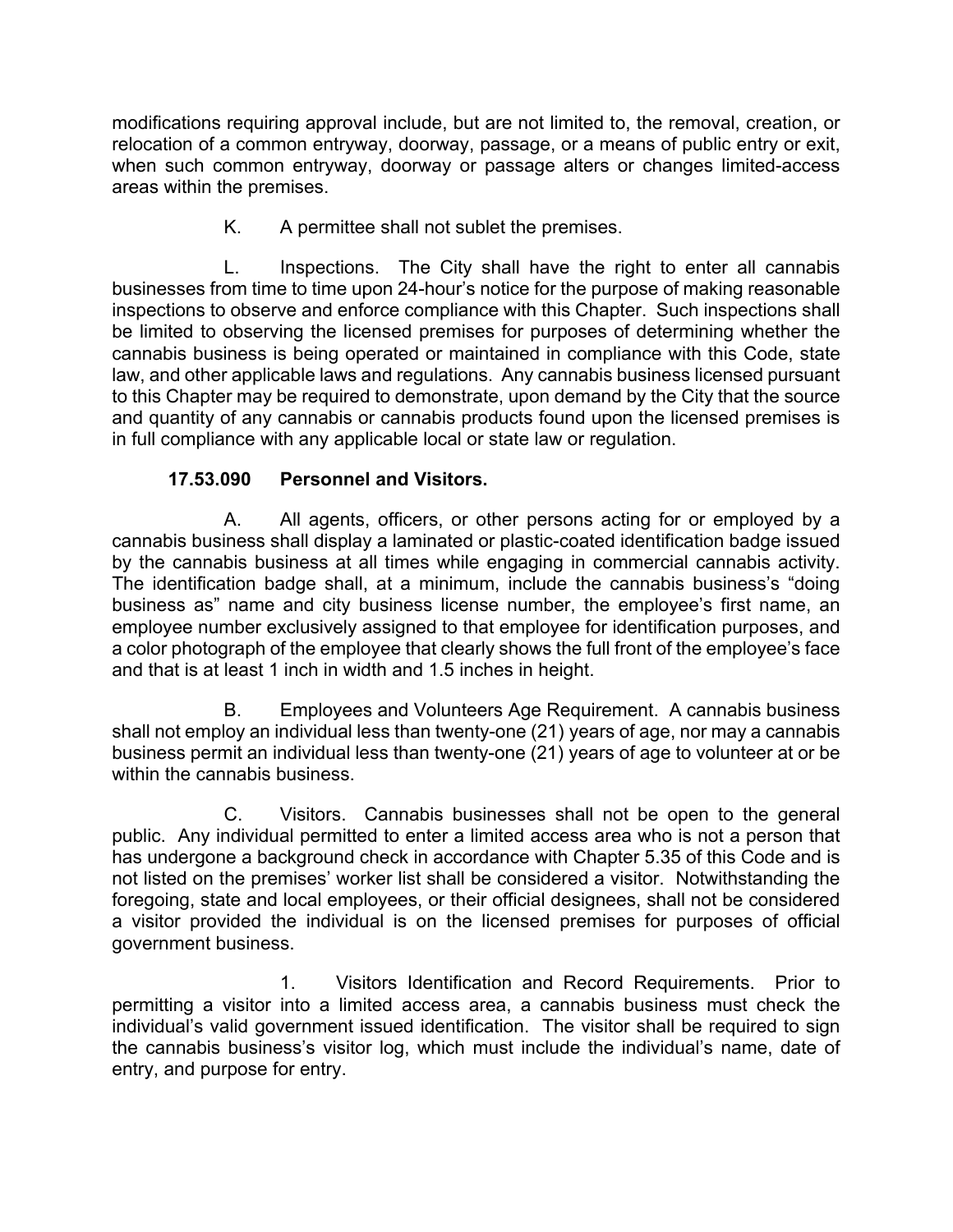2. Visitors Must Be at Least Twenty-One (21) Years of Age. A cannabis business may not permit a visitor who is less than twenty-one (21) years of age to enter a limited access area.

3. Visitors Prohibited Conduct. A visitor shall not be permitted to engage in any commercial cannabis activity while on the premises.

4. A manager shall be on the site at all times that any other person, except a security guard, is on the site.

#### **17.53.100 Security.**

The premises of a cannabis business must comply with all of the following security requirements:

A. Main entrance and lobby. The premises shall have a building with a main entrance that is clearly visible from the public street or sidewalk. The main entrance shall be maintained clear of barriers, landscaping, and other obstructions. Inside of the main entrance, there shall be a lobby to receive persons into the site and to verify whether they are allowed in the cultivation areas.

B. Transport area. The premises shall have an area designed for the secure transfer of cannabis from the cultivation, manufacturing, or testing laboratory area to a vehicle for transportation.

C. Commercial-Grade Locks. All points of ingress and egress to a premises shall ensure the use of commercial-grade, nonresidential door locks or window locks.

D. A permittee that is engaged in cultivation or manufacture shall hire or contract for 24-hour security personnel to provide security services for the premises. All security personnel hired or contracted for by the cannabis business shall comply with Chapters 11.4 and 11.5 of Division 3 of the Business and Professions Code.

E. Video Surveillance. The premises must be equipped with a video surveillance system that meets all of the requirements set forth in this subsection.

1. Each premises shall have a digital audio/video surveillance system with a minimum camera resolution of 1280 x 720 pixels.

2. The surveillance-system storage device or the cameras shall be transmission control protocol (TCP) capable of being accessed through the internet.

3. The video surveillance system shall at all times be able to effectively and clearly record images of the area under surveillance and shall capture audio such that all sounds are intelligible.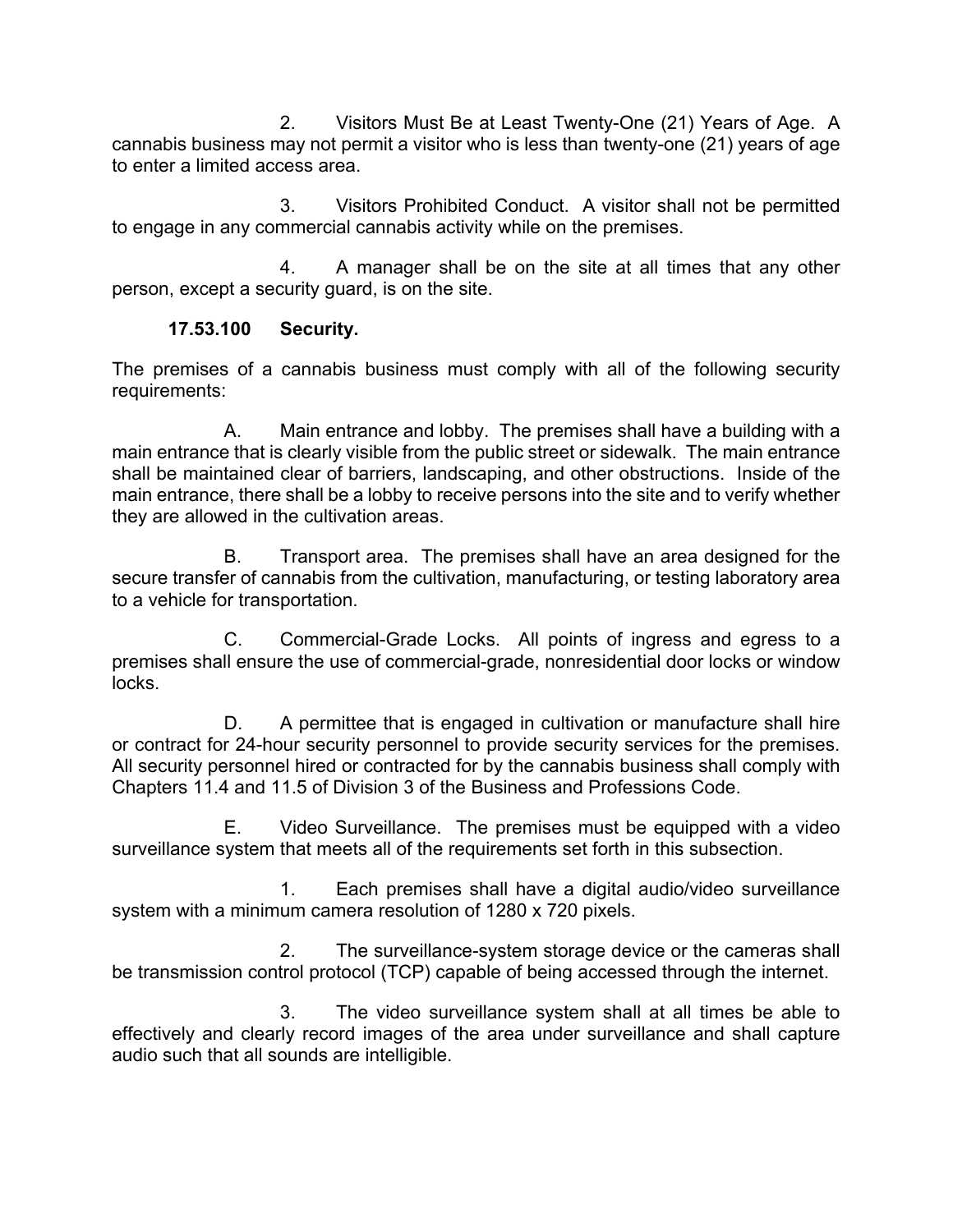4. Each camera shall be permanently mounted and in a fixed location. Each camera shall be placed in a location that allows the camera to clearly record activity occurring within 20 feet of all points of entry and exit on the premises, and allows for the clear and certain identification of any person and activities in all areas required to be filmed under subsection 5 below.

5. Areas that shall be recorded on the audio/video surveillance system include the following:

a) Areas where cannabis goods are weighed, packed, stored, loaded, and unloaded for transportation, prepared, or moved within the premises;

b) Limited-access areas;

c) Security rooms;

d) Areas storing a surveillance-system storage device with at least one camera recording the access points to the secured surveillance recording area.

e) Entrances and exits to the premises.

f) Waste containers.

6. Cameras shall record continuously 24 hours per day and at a minimum of 15 frames per second (FPS).

7. The physical media or storage device on which surveillance recordings are stored shall be secured in a manner to protect the recording from tampering, fire, or theft.

8. Surveillance recordings shall be kept for a minimum of 90 days.

9. Surveillance recordings shall be monitored by a third party surveillance company.

10. Surveillance recordings are subject to inspection by the City, and shall be kept in a manner that allows the City to view and obtain copies of the recordings at the licensed premises upon not less than 24 hours advance notice. The permittee shall also send or otherwise provide copies of the recordings to the City upon reasonable notice by the City.

11. Recorded images shall clearly and accurately display the time and date. Time is to be measured in accordance with the United States National Institute Standards and Technology standards.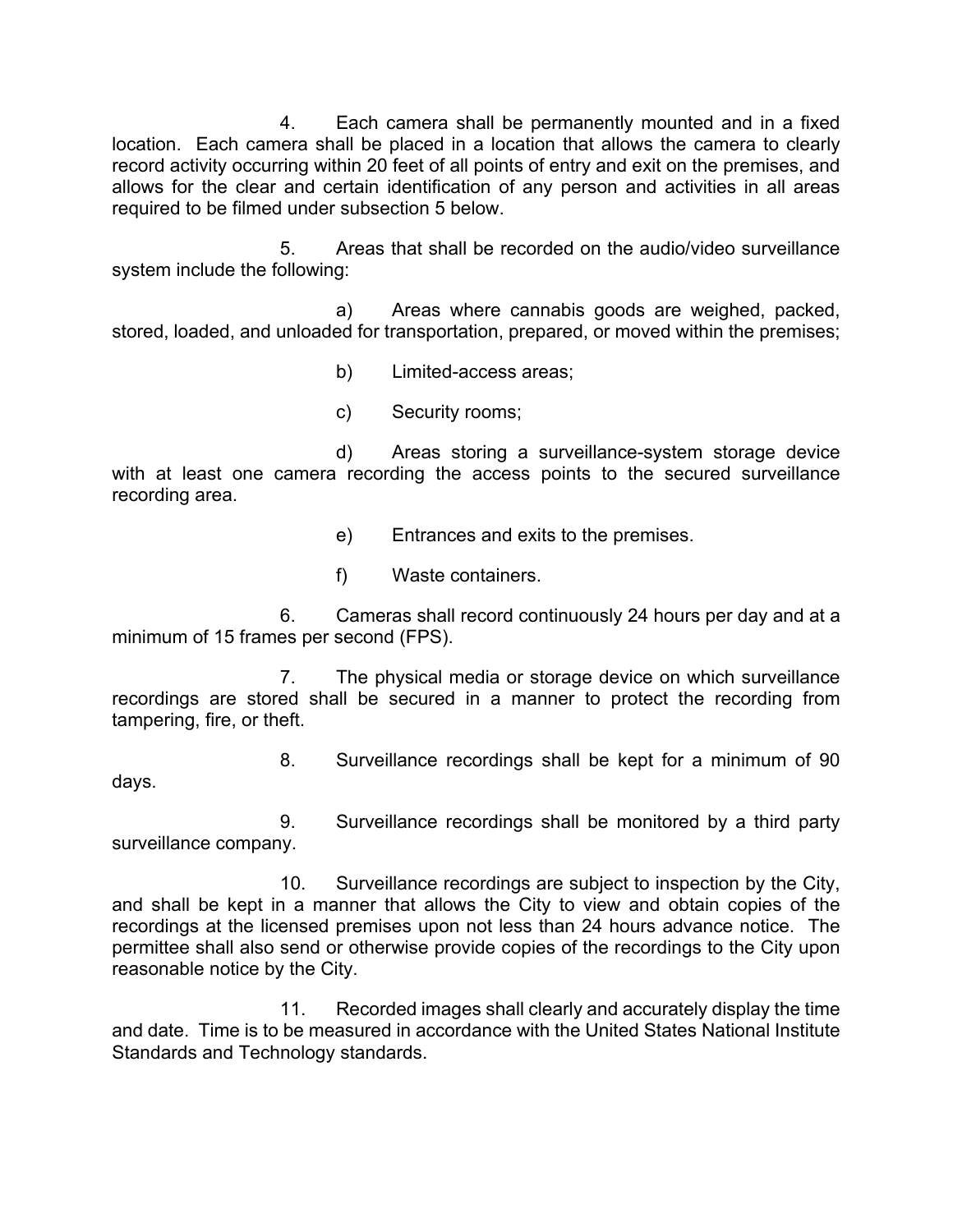12. The video surveillance system shall be equipped with a failure notification system that provides notification to the permittee of any interruption or failure of the video surveillance system or video surveillance-system storage device.

13. The video surveillance system shall be equipped with a battery backup system capable of sustaining system operations in the case of an energy failure.

F. Alarm System. The premises shall have an audible interior and exterior security alarm system installed on all perimeter entry points and perimeter windows.

1. The alarm system shall be installed, maintained, monitored, and responded to by a security company licensed by the Department of Consumer Affairs, Bureau of Security and Investigative Services.

2. Upon request, a permittee shall make available to the City all information related to the alarm system

G. Secure Storage of Product. Cannabis and cannabis products possessed by a cannabis business shall be kept and stored in a secured manner at all times. All areas where cannabis and/or cannabis products are kept shall be separated from the main entrance and lobby and secured by a lock accessible only to managers and staff.

H. Lighting. The business entrance(s) and all window areas of any cannabis business shall be illuminated during evening hours. The cannabis business shall comply with the City's lighting standards regarding fixture type, wattage, illumination levels, and shielding.

#### **17.53.110 Track and Trace.**

All permittees shall comply with the track and trace system established by the State of California and as further described in Sections 5048 through 5052, inclusive, of Title 16 of the California Code of Regulations, as the same may be amended from time to time.

# **17.53.120 Signage.**

The premises must comply with the following signage requirements.

A. A cannabis business shall conspicuously post signs a minimum of eight (8) inches wide by ten (10) inches high in size that can readily be seen by all persons at the entrance that state: "This site is not open to the public" and "Retail sales of any goods and services is prohibited".

B. Business signage shall be limited to the name of the cannabis business only, shall be in compliance with the City's sign code, and shall contain no advertising of any companies, brands, products, goods, or services.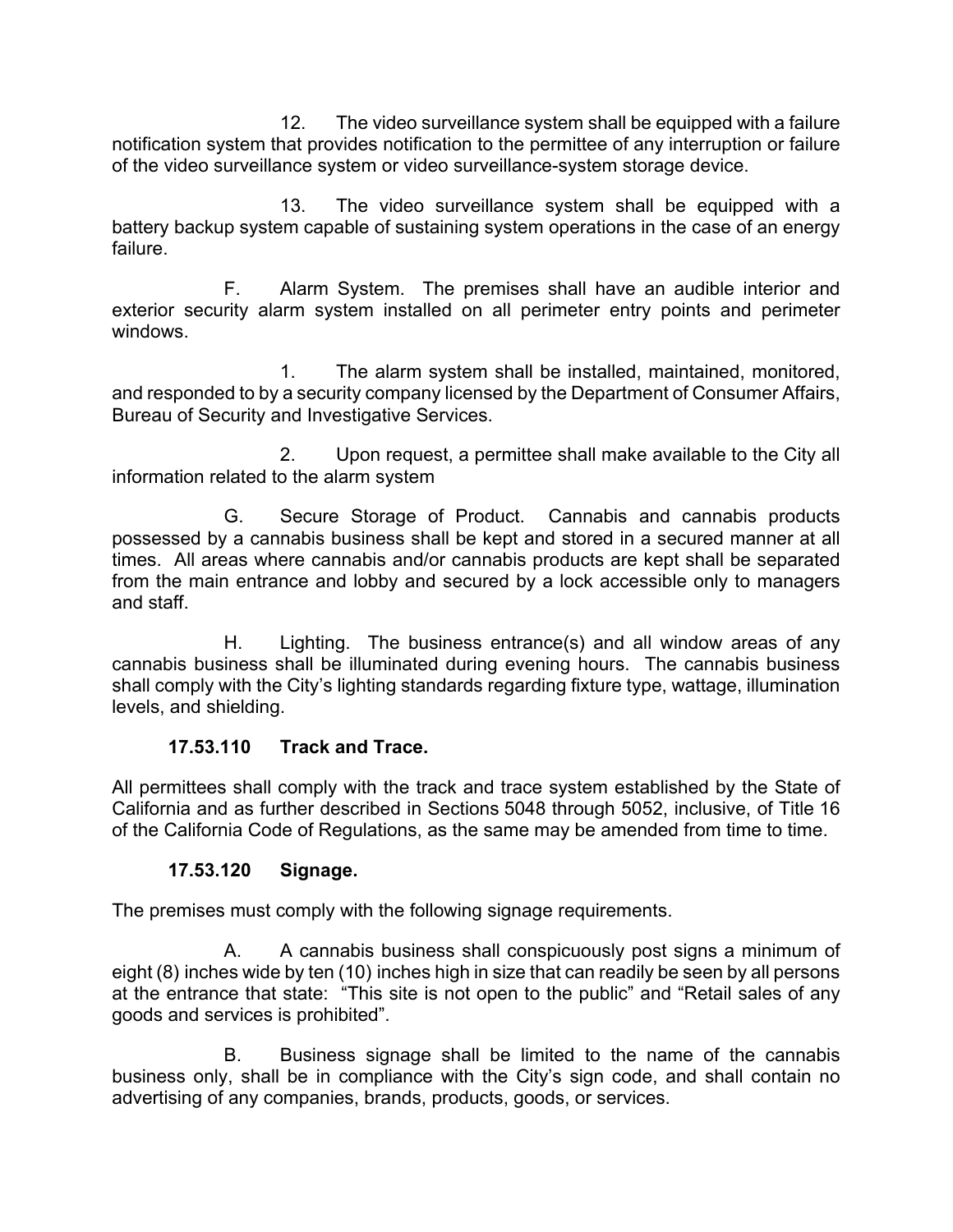C. A sign shall be posted in a conspicuous place near each point of public access which shall be not less than twelve (12) inches wide and twelve (12) inches long, composed of letters not less than one inch in height, stating "All Activities Monitored by Video Camera."

D. Limited access areas shall be clearly identified by the posting of a sign which shall be not less than twelve inches wide and twelve inches long, composed of letters not less than one-half inch in height, which shall state, "Limited Access Area— Authorized Personnel Only."

E. A sign shall be posted stating "Smoking, vaporizing, ingesting, or otherwise consuming cannabis or cannabis products on these premises or in their vicinity is prohibited and a violation of the Banning Municipal Code."

### **17.53.130 Cannabis Waste Management.**

Cannabis waste disposal shall be conducted as follows:

A. Chemical, Dangerous and Hazardous Waste. Disposal of chemical, dangerous or hazardous waste must be conducted in a manner consistent with federal, state and local laws, regulations, rules or other requirements. This may include, but is not limited to, the disposal of all pesticide or other chemicals used in the cultivation process, certain solvents or other chemicals used in the production of cannabis concentrate.

B. Cannabis Waste. Cannabis waste must be made unusable and unrecognizable prior to leaving the licensed premises by grinding it and incorporating it with fifty percent non-medicinal cannabis waste. If necessary to protect the health and safety of individuals working on a licensed premises, a cannabis business may grind the stalk of a cannabis plant outside of its licensed premises provided all grinding activities occur within twenty feet of the licensed premises and cannot be seen from any public street.

C. Cannabis waste must be placed in either a trash enclosure or a trash receptacle for which either is locked with a commercial grade lock that is only accessible by the owner, manager, or employee of the cannabis business and any waste disposal company that provide waste disposal services for the cannabis business.

#### **17.53.140 General Sanitary Requirements.**

A. A cannabis business must ensure that its premises is maintained in a sanitary manner and activities on its premises are conducted in a sanitary manner.

B. All facilities of a cannabis business must have adequate and sufficient access to bathrooms and hand-washing facilities with running water at a suitable temperature.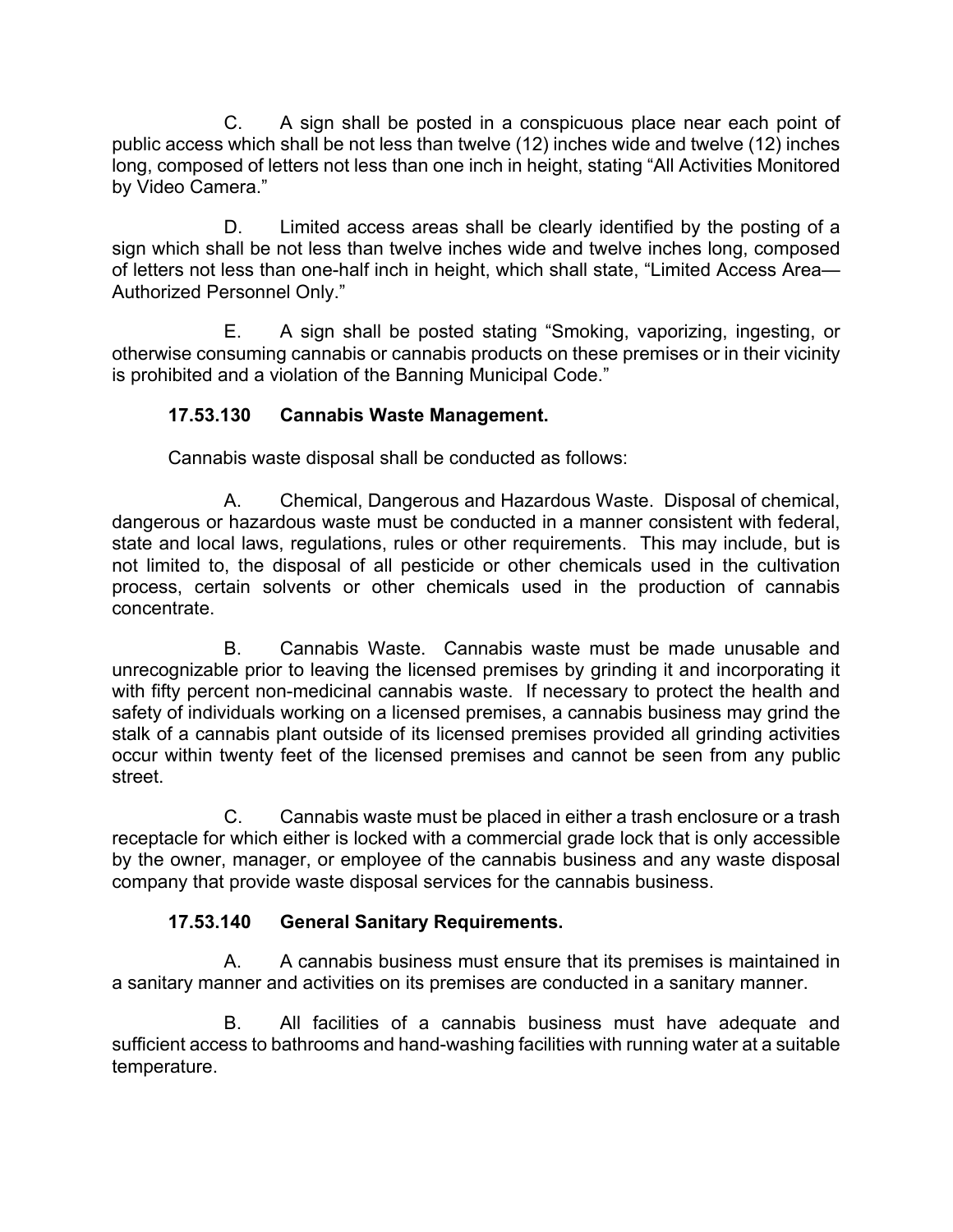C. All workers that engage in the preparation of edible cannabis products must comply with the provisions of all relevant state and local laws regarding the preparation, distribution, and sale of food.

### **17.53.150 Odor Control.**

A. A cannabis business must have a ventilation and filtration system installed that shall prevent cannabis plant odors from exiting the interior of the structure and shall comply with all related Building Code requirements.

B. The ventilation and filtration system must be approved by the Building Official and installed prior to the commencement of cannabis cultivation activities.

# **17.53.160 Cannabis Indoor Cultivation.**

A. Cannabis Commercial Indoor Cultivation shall occur only indoors and shall contain not less than 10,000 square feet of canopy space nor exceed 22,000 square feet of canopy space per cannabis conditional use permit holder.

B. Seed to Sale Tracking Required. Until such a time that the state of California fully implements the California Cannabis Track and Trace System required by Section 26067 of the Business and Professions Code, a cannabis business must utilize seed to sale software, third-party software that tracks all sales, transfers, purchases, receipts, deliveries of cannabis and cannabis products. The software must be capable of producing electronic shipping manifests, tracking all cannabis inventory in possession of the cannabis business, promptly identifying a discrepancy in the stock, and tracking cannabis from the end purchaser back to its source in the event of a serious adverse event. Once implemented, all permittees shall comply with the California Cannabis Track and Trace System established by the State of California and as further described in Sections 5048 through 5052, inclusive, of Title 16 of the California Code of Regulations, as the same may be amended from time to time.

C. Cultivators must comply with the Federal Worker Protection Standard (40 CFR 170).

D. The cultivation of cannabis must be conducted in accordance with all applicable federal, state, and local laws and regulations governing the use of pesticides.

E. The cultivation of cannabis shall be conducted in a secure manner and shall not be visible from a public right of way. As used in this subsection, the term "visible" means capable of being seen without visual aid by an individual of normal acuity.

# **17.53.170 Cannabis Manufacturing Level 1.**

A. Edible Cannabis Products. Edible cannabis products shall be manufactured, packaged and labeled in compliance with MAUCRSA and any implementing regulations adopted by the State.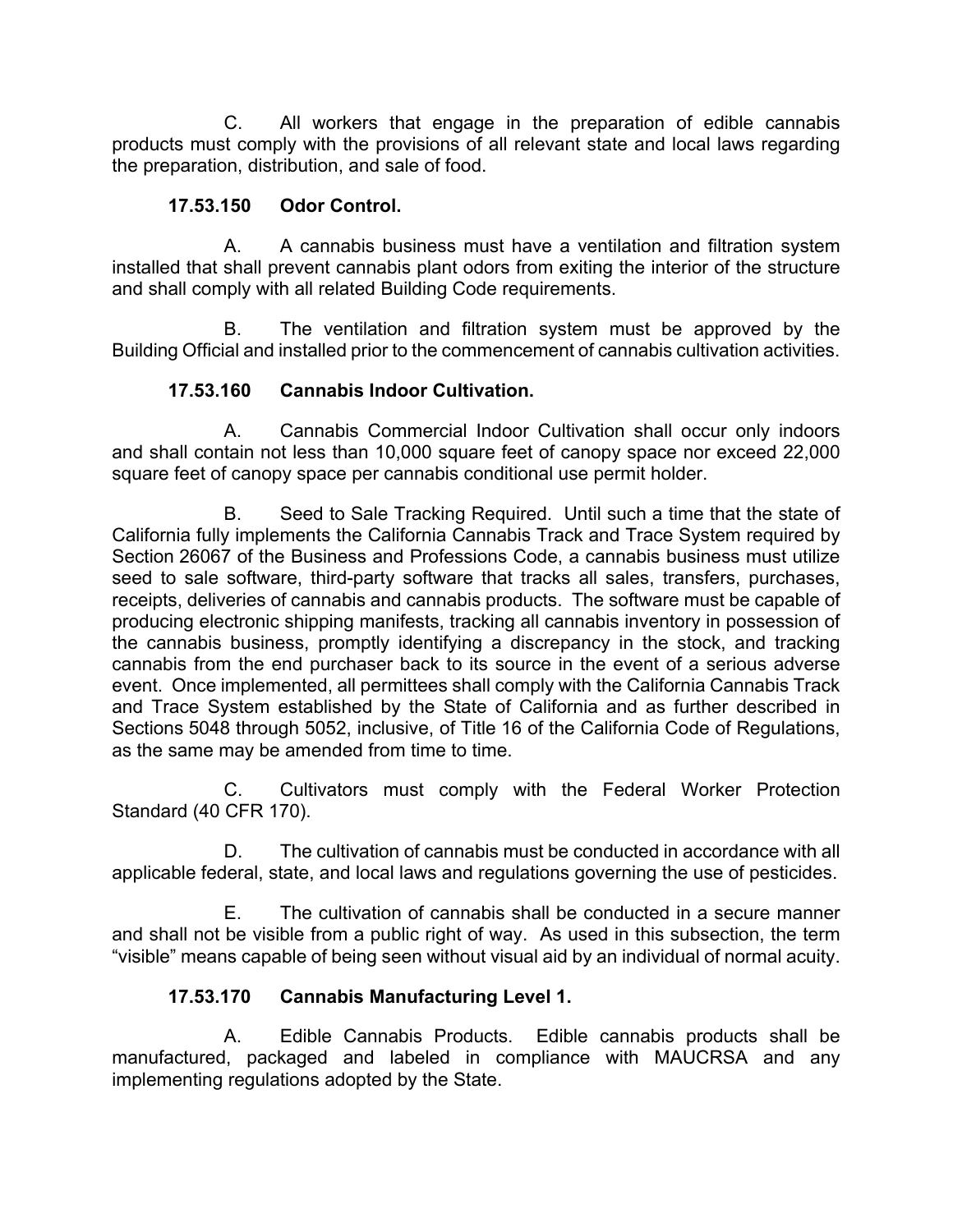B. Edible cannabis products must be individually packaged and ready for sale by the manufacturer prior to sale or transfer to another cannabis business.

C. Any person that is involved in the manufacture of edible cannabis products must be a state certified food handler. The valid certificate number of such person must be on record at the manufacturing facility where that individual produces edible cannabis products.

D. Any facility used by a cannabis business to manufacture edible cannabis products shall be constructed, operated and inspected in compliance with all applicable building code and food safety requirements.

E. A cannabis business that manufactures edible cannabis products must comply with the provisions of all relevant state and local laws regarding the preparation, distribution, and sale of food; which shall include, but not be limited to, handwashing requirements, use of gloves for packaging, and policies prohibiting individuals suffering from symptoms associated with communicable diseases or infections from engaging the production of edible cannabis products.

F. Expiration Date. A cannabis business engaged in the manufacture of cannabis products, including an edible cannabis product that is perishable shall assign an expiration date or use-by date, whichever is appropriate, to all perishable cannabis products. Once an expiration date or use-by date is assigned to cannabis products, it shall be unlawful for a person to alter that date or affix a new label with a later use-by or expiration date.

G. Extraction Requirements.

1. A manufacturer engaged in extraction may only engage in extraction using non-volatile solvents. The permittee shall not make any modifications to the method of extraction without first obtaining a modification of its permit.

2. Within the limitations set forth by state law, a cannabis business that extracts cannabis or produces cannabis concentrate using a solvent must use a professional grade, closed-loop extraction system capable of recovering the solvent used and must only use a solvent that is permissible under the MAUCRSA and any implementing regulations, and the manufacturer's state license.

H. Compliance with State Law. All packaging and labeling of cannabis and cannabis products by a cannabis business must, at a minimum meet the requirements set forth in the MAUCRSA and any implementing regulations, as the same may be amended from time to time or superseded or replaced by subsequent state legislation or by any state department or division.

I. Tamper-Evident, Child-Resistant Packaging Required. Cannabis and cannabis products shall be labeled and placed in a resealable, tamper-evident, childresistant package and shall include a unique identifier for the purposes of identifying and tracking cannabis and cannabis products.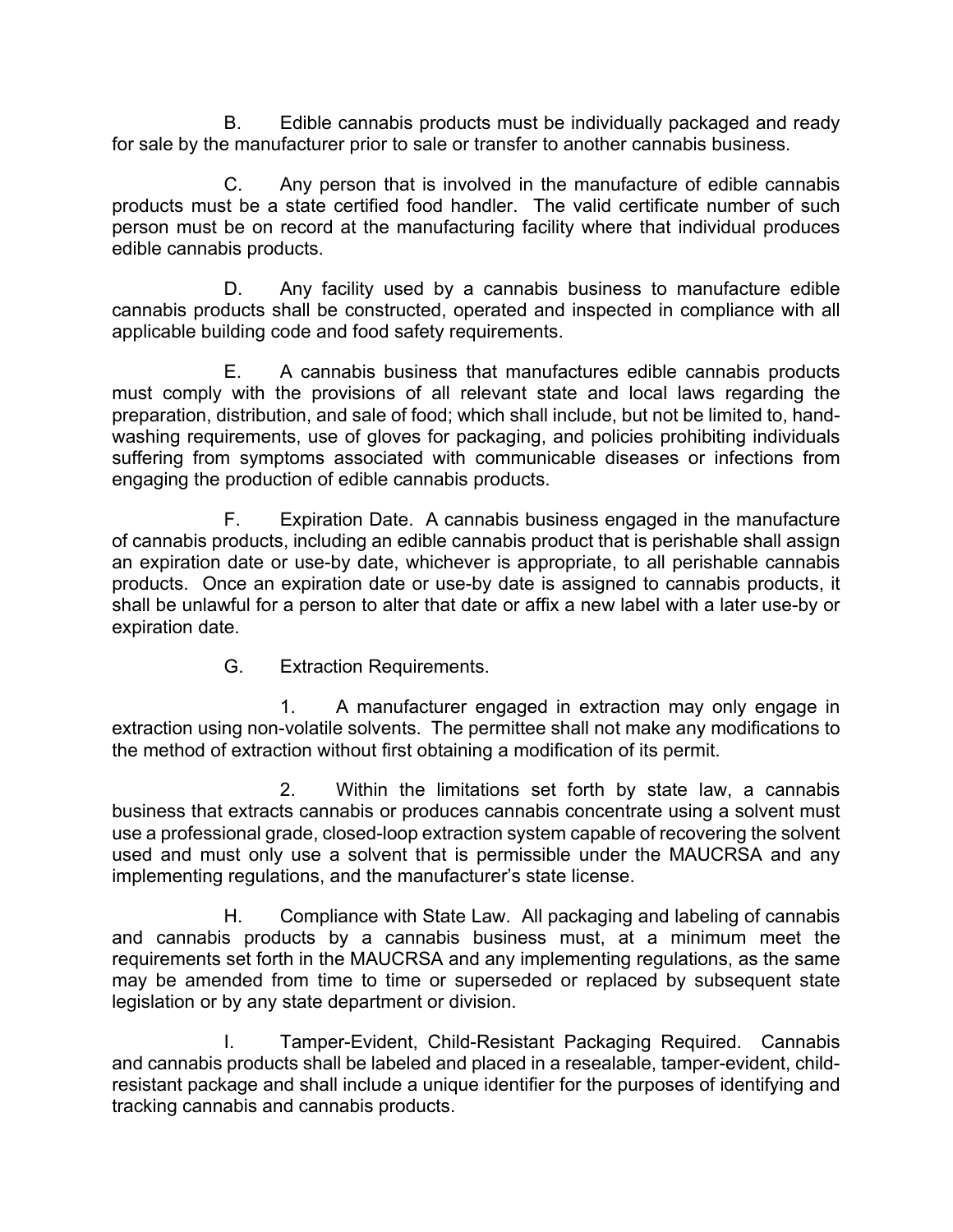J. Cannot Be Attractive to Children. Cannabis packaging and labeling shall not be designed to appeal to children, including, but not limited to, cartoon characters or similar images.

K. State-Mandated Warnings and Information. All cannabis and cannabis product labels and inserts shall include the state-mandated warnings and information contained in Business and Professions Code section 26120(c). Notwithstanding the foregoing, during the period of time that the state permits untested cannabis and cannabis products to be sold to purchasers, all cannabis and cannabis products must have a label affixed to each package that clearly states "This product has not been tested as required by the Medicinal and Adult Use Cannabis Regulation and Safety Act" and must comply with any other labeling requirements imposed by the state.

### **17.53.180 Cannabis Testing Laboratory.**

A. Accreditation. A testing laboratory shall obtain and maintain ISO/ IEC 17025 accreditation.

B. Operating Procedures. A testing laboratory shall adopt and adhere to standard operating procedures to ensure the reporting of accurate test results, including but not limited to equipment, calibration, and methodology standards, that are consistent with its ISO/ IEC 17025 accreditation.

C. A testing laboratory shall obtain samples of cannabis and cannabis products for testing in accordance with a statistically valid method designed to ensure that a sample is representative of the whole. Sampling methods should have at least a 95% confidence rate.

D. A testing laboratory shall destroy and safely dispose of the remains of any samples of cannabis or cannabis products tested upon completion of the analysis and the expiration of any retention time pursuant its standard operating procedures.

E. A testing laboratory shall maintain all testing results as a part of their respective business records.

#### **17.53.190 Other Provisions.**

A. Cannabis Consumption on Premises. Smoking, vaporizing, ingesting, or otherwise consuming cannabis and cannabis products at a premises is prohibited. Premises as used in this subsection includes the actual building, as well as any accessory structures, common areas and parking areas.

B. No person shall give, sell, distribute, or otherwise transfer any cannabis product in any manner not consistent with the approved cannabis conditional use permit or that violates local or state law.